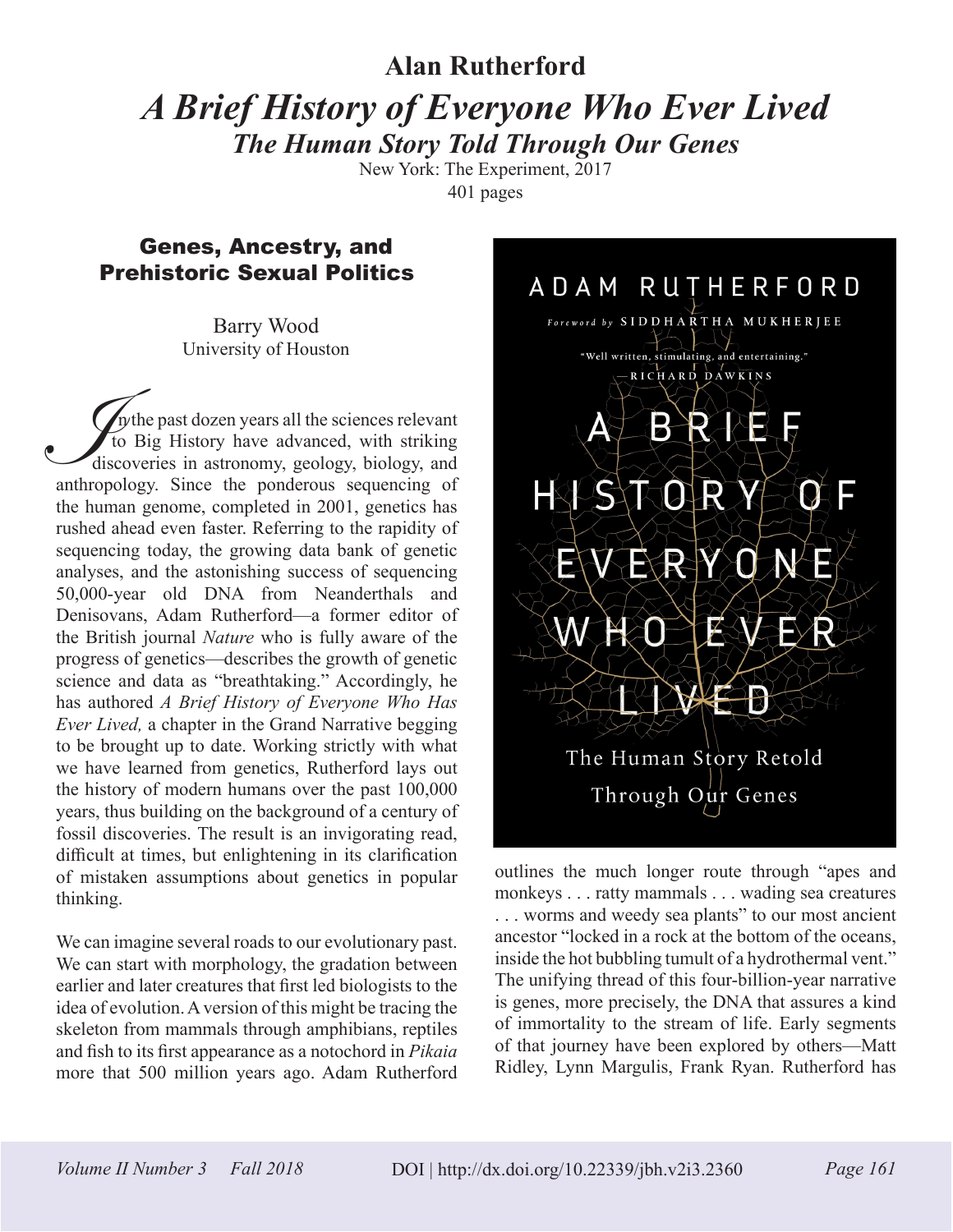his hands full unpacking the most recent episode in the history of *Homo sapiens*.

Genealogy as it is popularly practiced follows limited and tenuous data. People identify themselves by regional or national origins: they have an English background or Mexican heritage. Genealogical hobbyists in search of long-term continuity are tracking surnames, a linguistic activity dependent on reliable recording of paternal identity—and paternal continuity gets the most attention. But, Rutherford points out the oversimplification: we have two parents, four grandparents, eight great-parents, doubling with each generation. Thirty generations back, around the year 1450, our 500 million ancestors equal the world's population at the time, which has already verged on the impossible; forty generations back, about the time of William the Conqueror in the eleventh century, the mathematics of forty doublings indicates our ancestors must number more than 2 trillion, twenty times the estimated 100 billion *Homo sapiens* who have ever lived. Clearly, this is impossible: every ancestor must appear on multiple ancestral lines. Our imaginary family tree cannot capture this complexity. "Pedigrees begin to fold in on themselves a few generations back, and become less arboreal, and more a mesh or weblike. You can be, and in fact are descended from the same individual many times over." An English background or Mexican heritage disappears in a vast prehistoric web, a modern version of Indra's net, illustrated in the interlaced background of Rutherford's book cover. Genetic pathways leap borders and mountains and the barriers of oceans. Idealized pedigrees disappear into the history of all previous human life. We are virtually descended from everyone. Take your pick: Charlemagne, Cicero, Cleopatra. They are your ancestors. This is not a paternizing fantasy but a statistical certainty.

Rutherford's *Brief History* attempts to bring order to this tangled web. The ponderous sequencing of the human genome completed in 2001, which he meticulously explains, took years to accomplish; the result was what he calls "the most wondrous map

ever produced by humankind." Today we have a data base of hundreds of fully sequenced and thousands of partially sequenced human genomes—the result of the National Geographic Genome Project which provides a genomic map for anyone who sends in a saliva swab. Other companies now provide the same service, though some imply more precise details of geography and region than genetics can deliver. The most unanticipated development has been the sequencing of DNA from prehistoric bones and teeth of Neanderthals and Denisovans who died up to 50,000 years ago. It is precisely this penetration of genetic analysis deep into the past that makes possible his brief history of everyone who ever lived.

One's genome consists of a roughly equal mix of parental DNA; so does the genome of everyone who ever lived. Rutherford provides a full account of the process of gene copying and transfer, with apt analogies for clarification. Through genetic mixing at every generation—analogous to the reshuffling of a deck of cards—unlimited variation in offspring is possible, accounting for the observed differences in siblings, and in fact the uniqueness of the estimated 107 billion humans who have ever lived. During the amalgamation of genes at the moment of conception, chunks of neutral or beneficial genes may be preserved while detrimental gene combinations may limit, damage, and over time reduce the efficacy of offspring, one result being a line of descendants that eventually goes extinct. Like letters, words, and language that preserve our stories through time, DNA preserves our ancestral story, the only caveat being occasional mistakes at conception where letters are miscopied, words are altered, or chunks of language are lost. These changes constitute mutational variations that become the drivers of evolutionary change.

Rutherford's analysis brings clarity to ideas and longstanding misconceptions—the thorny problem of race, for instance. *Homo sapiens* originated in Africa and have lived there for as much as 300,000 years time to develop widespread genetic diversity. The few hundred *Homo sapiens* who migrated out of Africa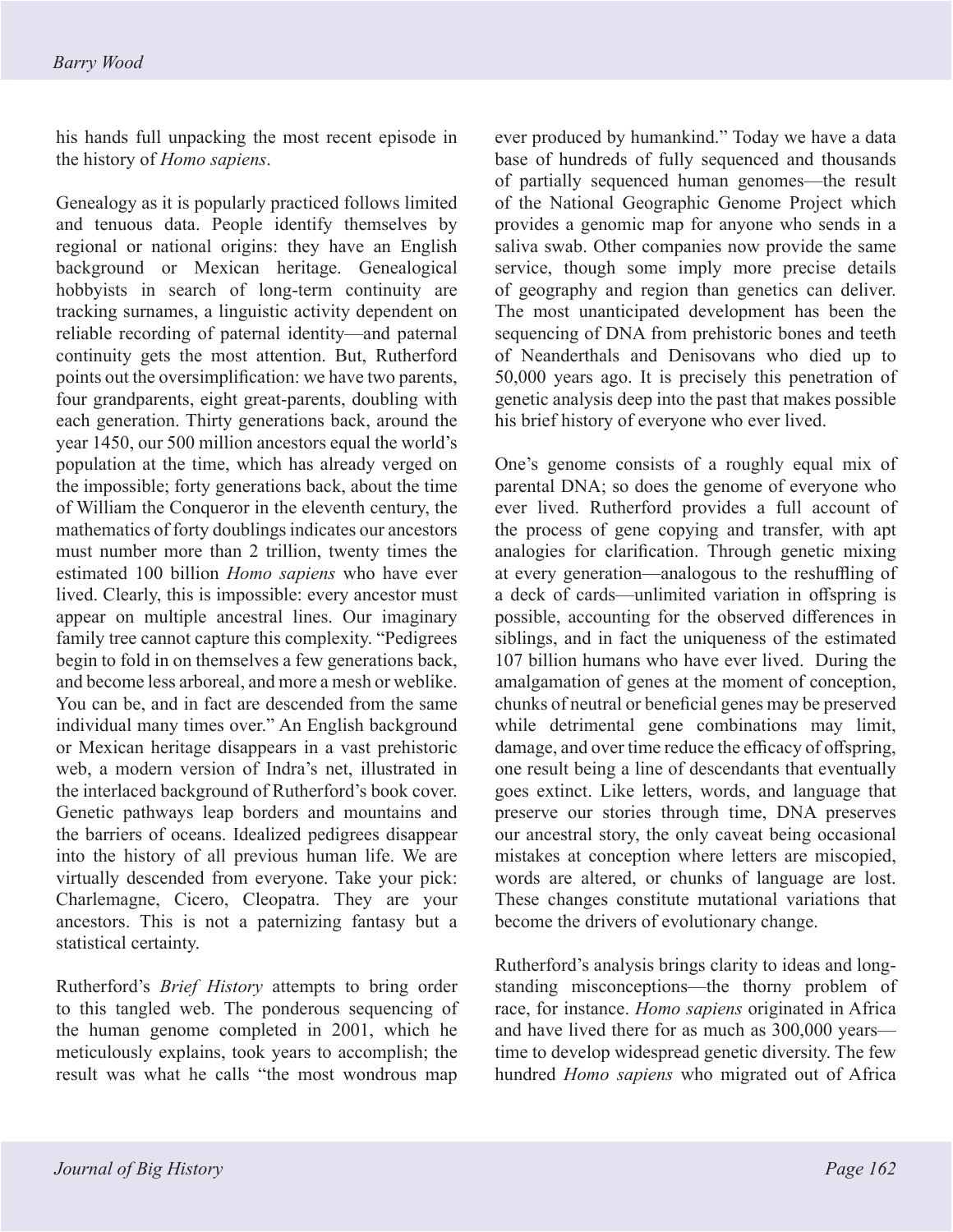200,000 years later carried a fraction of that genetic richness, after which mutation and selection developed differences across all non-African populations, often quite superficial: variable facial features, hair texture, body proportions, eye color, and eventually skin pigmentation—the latter being the feature that has signified status, class, and caste from Europe to India in historic times. The fact is that there is far more diverse genetic variation in the African genome; there is more variation between Africans than between Africans and non-Africans, including light skinned Europeans. Genetically, alleged differences attributed to race have no scientific validity. Race is a myth; as Ashley Montague put it long ago, "man's most dangerous myth."

An added footnote: genes operate with a limited four-part "alphabet" (A, C, G, T); dark skin in Africa is related to a specifically positioned "G," which remained in place in out-of-Africa migrants for a long time, so that "we can say with confidence that the Africans who populated southern Europe 50,000 years ago were dark skinned." The light skin of Europeans occurred with an "A" substituted for the "G," which analysis of prehistoric DNA shows did not occur until around 8,000 years ago. Simple arithmetic shows that Europeans were dark-skinned for 84% of their occupied history, a perspective that renders white Eurocentric assumptions of superiority ludicrous.

In a revealing account of genome sequencing, Rutherford unpacks the hazards of genetic research among Native Americans. In Europe and Asia, hominid remains may be 40,000+ years old, found in cave debris among animal remains, and beyond claims from the living. In the Americas, the remains of a 12,600-year-old Montana toddler designated Anzick-1, carefully buried with stone tools and red ochre looks too much like an ancestral burial of today's Native Americans, and Kennewick Man, discovered on the banks of the Columbia River where he had been carefully buried 8,600 years ago, was claimed as "The Ancient One" by the five Federated Tribes of the Colville Reservation, who regard the ground as sacred. Scientists unaccustomed to resistance, with assumptions that prehistoric genomes were an open field for investigation, found themselves in a twentyyear quagmire. The American land was taken from Native Americans who now tend to see genetic study as further colonial predation: DNA is considcred part of the spiritual person. These, along with incidents of a cavalier approach to scientific research on Native American DNA samples has resulted in a tenuous and sometimes hostile relation between tribal traditions and genetic research, reminding us that genetic study of identifiable ancestors cannot be undertaken without full disclosure.

Within the last dozen years we have identified prehistoric Asians known as Denisovans, their name taken from a cave in Siberia where a finger bone and molar were recovered. We know nothing more about them than the sequencing of their DNA can tell is, but this tells us that they interbred with modern humans. Additionally, the popular press has made us aware that we carry the DNA of Neanderthals. Given their size as larger than *Homo sapiens*, hints that they may not have developed speech, along with their portrayal as primitive and undeveloped, Neanderthals have been regarded as a dead-end brutish line that went extinct at least 30,000 years ago. As such, it was thought, they would not have been attractive partners for our more discriminating, rational, and creative species. We have had to adjust these views in light of evidence that Neanderthals sewed, made clothes and jewelry, had the physical structure basic to speech, and perhaps left rock art in European caves. Still, the presence of Neanderthal DNA in our own has been attributed to a chance dalliance somewhere in the dark forests and distant mists of time past.

Rutherford clarifies the situation by noting that humans are "horny and mobile." The introgression of Neanderthal genes into our own was far more widespread than a single dalliance. DNA sequencing of prehistoric remains chronicle at least three introgressions. Romanian bones indicate a meeting of Neanderthals and *Homo sapiens* around 40,000 years ago, but Croatian Neanderthal bones tell us